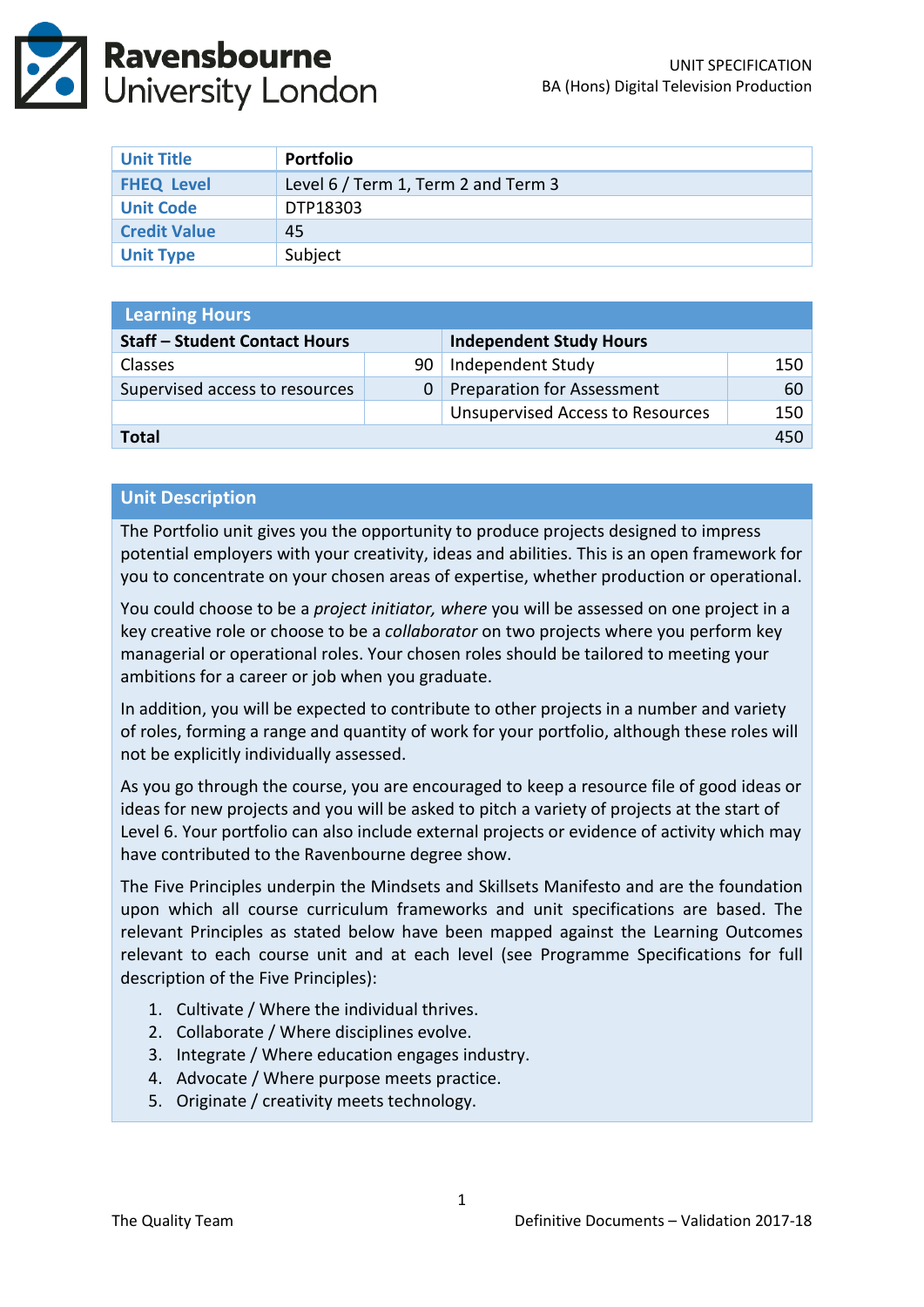# **Unit Indicative Content**

# **Self-initiated Working**

Students put together a portfolio of professional projects in a range of roles that contribute to the Ravensbourne Degree Show output and to their own Rave+ (Employability) portfolio. The objective is to produce a range of projects that will be an outstanding preparation for working in the emerging digital television environment. Subject to approval, you are encouraged to work with students from other courses.

# **Teaching and Workshops**

A portfolio of projects that demonstrates a range of production skills for working in the digital television, digital media and broadcasting industries.

- This portfolio of work will be for least one leading role where you have initiated and developed a project
- Alternatively, two managerial or operational roles which you carry out on separate projects initiated by others.
- Each major project will be supported by a Project Contract which outlines the details of team, budget allocated and complexity of production methods
- The projects you are involved with will be outlined in agreed in Individual Contracts that you negotiate with your tutors from the start of the unit.
- You will also provide evidence of work contributing to other projects in unassessed collaborative roles.

## **Unit Aims**

Enable production of a portfolio of projects where students perform a range of organisational, directional or creative roles.

Enable students to work independently and interdependently applying creativity, selfinitiative, drive and passion to their projects.

Facilitate the pitch, development and production of range of ideas and projects to include linear programmes, interactive projects, post-production projects, live programming etc.

Develop your ability to critically review and contextualise the work you produced and evaluate what has been learnt in the creative and production process.

Guide the production of paperwork, pitches, contracts, budgets and schedules for each project before the projects commence, production files to evidence to production process and Project Reports to review what has been achieved.

Organise, pitch and manage the delivery of projects and deal with issues of quality control, compliance and legal requirements

# **Unit Learning Outcomess**

**LO1 Research/Inspiration** Select and evaluate information gathering techniques using a wide range of sources, providing visual, contextual and industry case-study research as appropriate.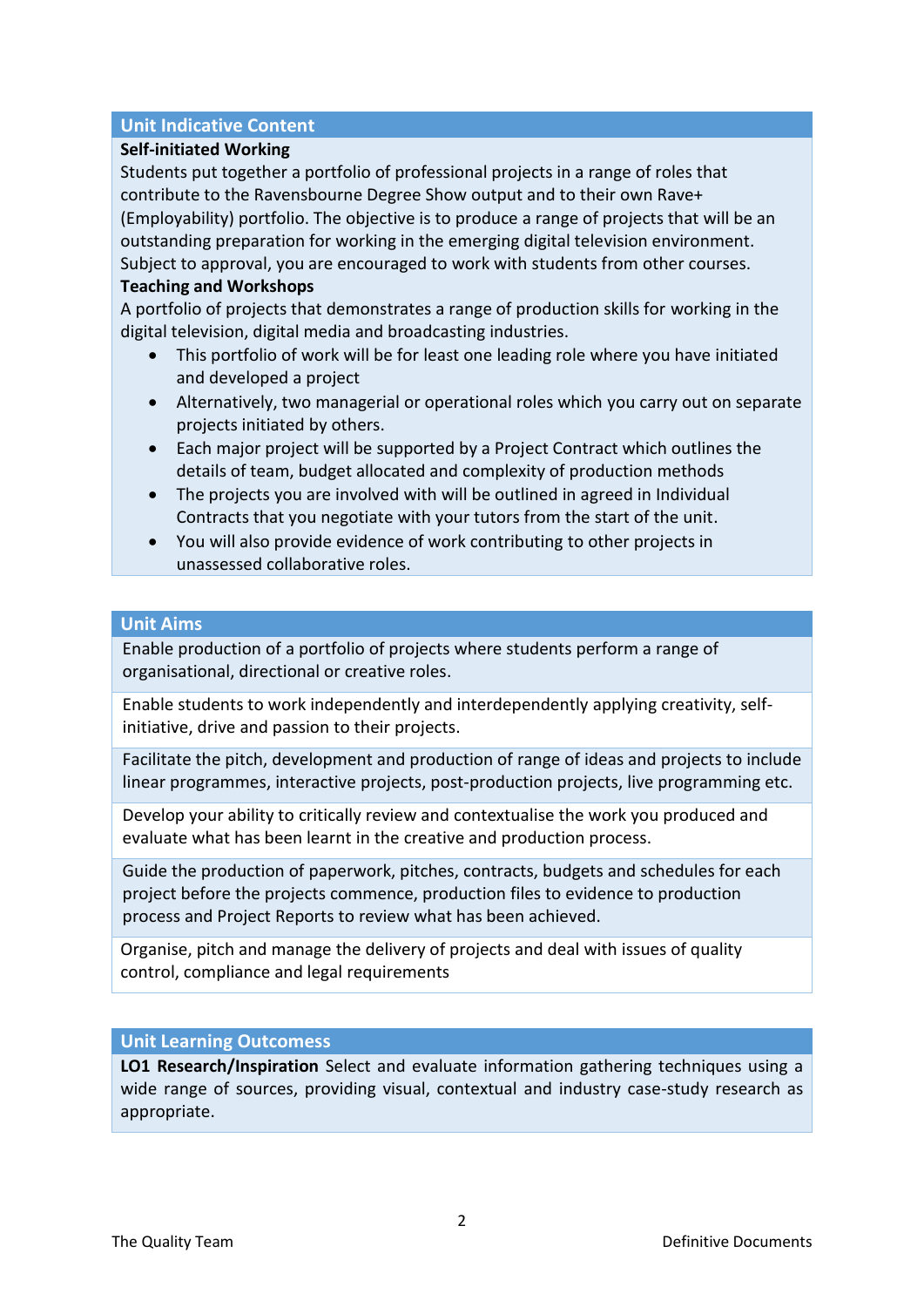**LO4 (Pre) Production** Demonstrate systematic working knowledge, production skills, selection, application and understanding of a selection of processes, materials and methods that inform creative and academic practice.

**LO6 Critical and creative mindsets** Evaluate a range of critical approaches in order to form an independent position

**LO7 Employability** - Effectively employ professional transferrable and employability skills, including the ability to manage time and work to clear briefs and deadlines, respond to set goals, and communicate effectively.

**LO8 Professional Identity** - Align your professional identity as a practitioner with a viable career context.

#### **Learning and Teaching Methods**

This unit will be delivered using a combination of:

- Briefings
- Introductory lectures
- Project work
- Individual and small group tutorials
- Seminars
- Workshops
- Student-organised group work on a range of projects
- Online activity
- Individual pitch/presentations and critiques
- Group presentations and critiques for each projects
- Self-directed independent research and production
- System of contracts to tie down projects and who is contributing to each project.
- Project Report

| <b>Assessment methods and tasks</b>                                                                                                     |               |  |  |
|-----------------------------------------------------------------------------------------------------------------------------------------|---------------|--|--|
| Brief description of assessment methods                                                                                                 |               |  |  |
| <b>Assessment tasks</b>                                                                                                                 | Weighting (%) |  |  |
| Portfolio of work including:<br>Completed projects<br>$\bullet$<br>Individual production file for each<br>$\bullet$<br>assessed project | 70%           |  |  |
| Portfolio Report (3500 words)                                                                                                           | 30%           |  |  |

#### **Indicative Assessment Criteria**

- 1. Comprehensive research and critical analysis of your portfolio of work. (LO1)
- 2. Projects and reflective work exhibit creativity and resourcefulness. (LO6)
- 3. Portfolio shows high quality self-initiated work and /or valuable contributions made to the projects of other students. (LO4)
- 4. Evidence that you met the goals within your briefs and critical reflection on the